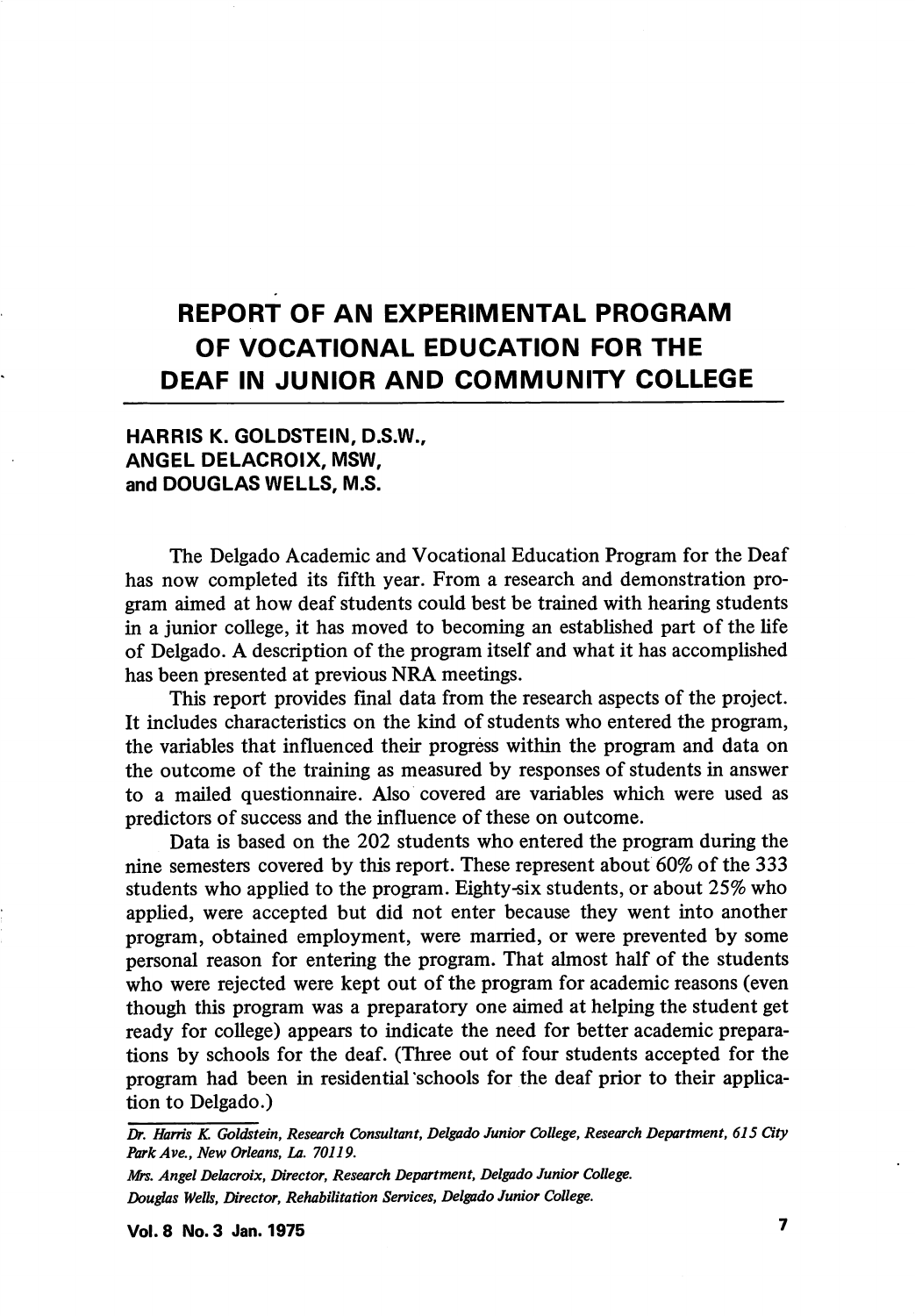Reason for rejections are shown below:

#### TABLE 1

#### Reason For Rejection of Applicants

|                | No. | %   |
|----------------|-----|-----|
| Academic       | 22  | 49  |
| <b>Social</b>  | 05  | 11  |
| <b>Both</b>    | 03  | 07  |
| Other          | 10  | 22  |
| No Information | 05  | 11  |
| Total          | 45  | 100 |

# CHARACTERISTICS OF STUDENTS AT OR SHORTLY AFTER ADMISSION

The typical student who applied to the program was 20 years of age (25%) was most likely to have given an address in Region VII of the HEW (39%) from Arkansas, Louisiana, New Mexico, Oklahoma and Texas; white (82%); Protestant (50%); had been in a residential school prior to applying to Delgado (73%); had a manual communications background (70%); had prelingual deafness (73%); had an academic diploma (46%); had no or only unskilled work experience  $(35\%)$ ; was rated as "poor" in speech understandability by the interpreter (28%); had a hearing loss of 90-110 decibels (51%). Only 10% of the students had some other disability than deafness.

The deafness of the student is shown by the finding that approximately 80% of the students had a range of hearing loss from 70 to 130 decibels and that this was quite similar for both the right and left ear.

Based on the various states from which applicants came, it would appear that findings of this study could be generalized to the population of the United States. Some students came from every HEW region except Region VIII (including Colorado, Iowa, Montana, Utah, and Wyoming). Students were slightly older than the usual age for entering junior college but all but one were under 27.

About three out of four students had been in their residential type school prior to applying to Delgado, had only a manual background, and had suffered prelingual deafness. (Prelingual deafness refers to hearing loss at birth or prior to the time speech would have developed.)

The educational background of the student is difficult to interpret since there is little standardization among schools for the deaf regarding what is meant by academic or vocational diploma. About half of the students claimed an academic diploma and about one third a vocational one.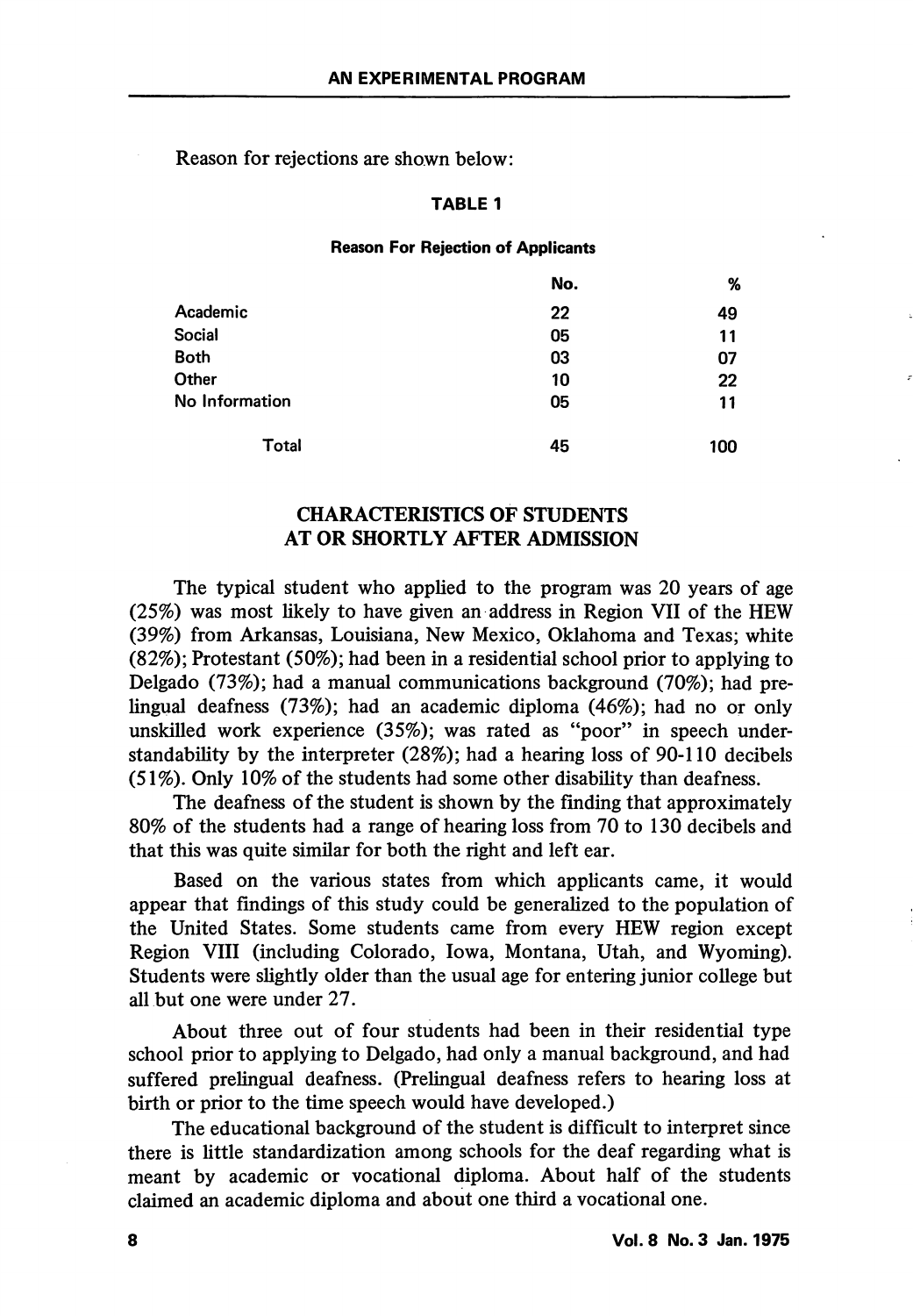#### TABLE 2

#### Previous Type of School of Applicants

|                | No. | %   |
|----------------|-----|-----|
| Day            | 66  | 20  |
| Residential    | 243 | 73  |
| No Information | 24  | 07  |
| Total          | 333 | 100 |

#### TABLE 3

#### Communication Background of Applicant\*

|                | No. | %   |
|----------------|-----|-----|
| Oral           | 51  | 15  |
| Manual         | 232 | 70  |
| None           | 0   | 0   |
| No Information | 50  | 15  |
| Total          | 333 | 100 |

\*Oral or manual refers to the primary type of communication at the time of application.

#### TABLE 4

#### Time of Onset of Deafness of Applicants

|                      | No. | %   |
|----------------------|-----|-----|
| Prelingual deafness  | 245 | 73  |
| Postlingual deafness | 33  | 10  |
| No Information       | 55  | 17  |
| Total                | 333 | 100 |

Students were about equally divided whether they have had work experience or not but those who had worked had done so largely in unskilled jobs.

The distribution of WAIS scores was not unlike that of the population in general, and one can thus infer that the intelligence of the group is probably not significantly different from the average junior college student.

Vol. 8 No. 3 Jan. 1975 9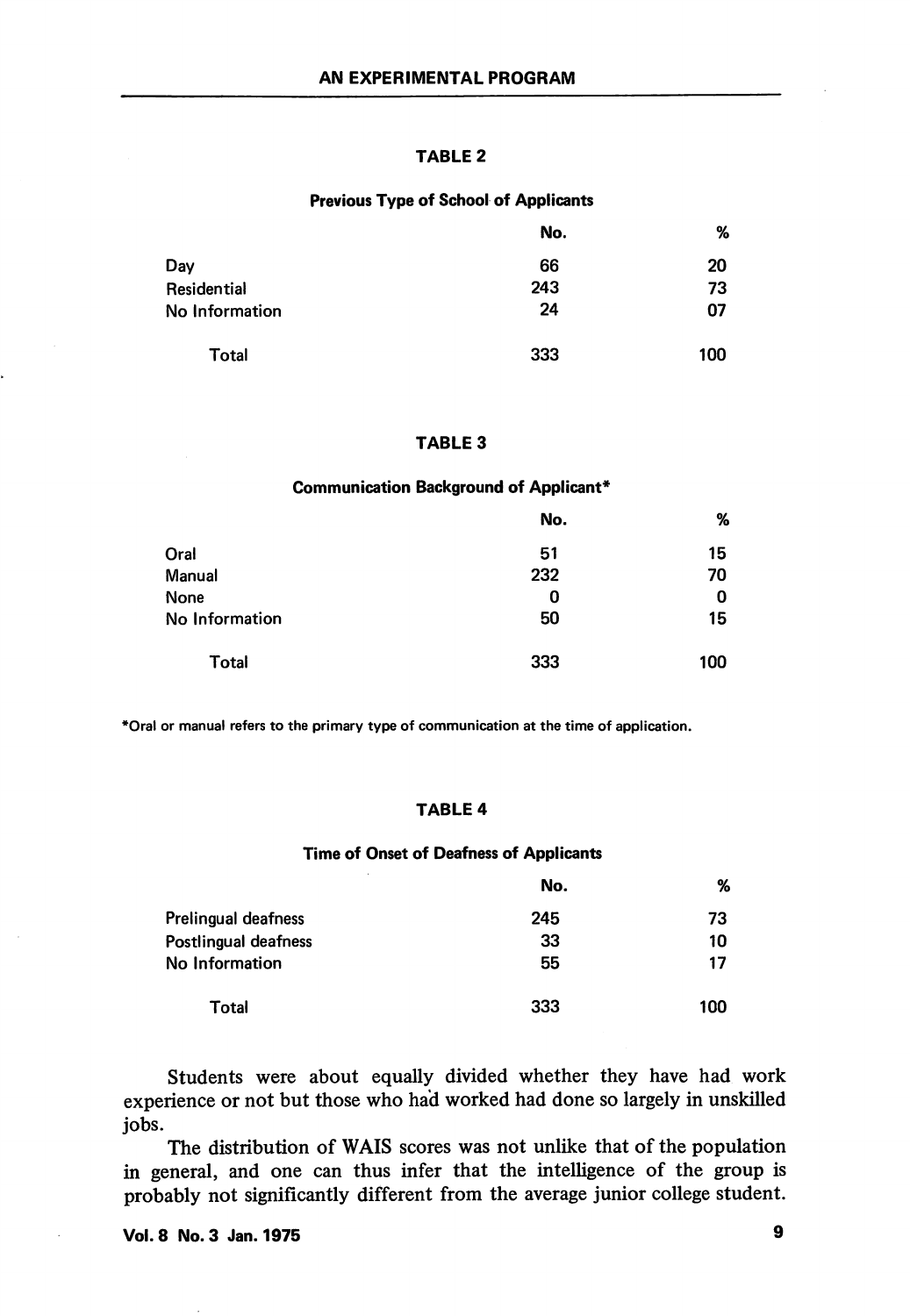#### TABLE 5

## Range of WAIS Scores of Students Entering The Program

|                | <b>Number of Students</b> | %   |
|----------------|---------------------------|-----|
| 70 - 89        | 15                        |     |
| $90 - 109$     | 77                        | 37  |
| 110 - 129      | 64                        | 32  |
| 130 - 149      | 9                         | 04  |
| No Information | 37                        | 20  |
| Total          | 202                       | 100 |

## VARIABLES RELATED TO PROGRESS IN THE PROGRAM

#### Vocational Progress

Data from test scores on the CAT or SAT obtained from students shortly after their entrance into the preparatory semester (pre-test) and again at the end of preparatory semester (post-test) provided the most objective measures of student progress in the program.

For the four groups who took the CAT, an increase in scores on eight out of ten variables measured by the test was found.

## TABLE 6

## California Achievement Test Junior High Level, Forms W, X Mean Scores of Applicants

# Group I through IV (Entering Program Fall, 1968—Spring, 1970)

|                       | <b>Pretest</b> | $(N=74)$<br><b>Standard</b> | <b>Posttest</b> | $(N=54-65)$<br><b>Standard</b> |          |
|-----------------------|----------------|-----------------------------|-----------------|--------------------------------|----------|
| <b>Name of Test</b>   | <b>Means</b>   | Deviat.                     | <b>Means</b>    | Deviat.                        |          |
| Vocabulary            | 6.5            | 1.5                         | 5.7             | 2.9                            | $N = 65$ |
| Comp.                 | 7.6            | 1.2                         | 6.8             | 3.2                            | $N = 65$ |
| Reading               | 7.2            | 1.2                         | 7.5             | 1.5                            | $N=55$   |
| Reason, Arith.        | 8.2            | 1.4                         | 9.2             | 1.3                            | $N=54$   |
| Fund. Arith.          | 8.8            | 1.6                         | 10.0            | 1.7                            | $N = 54$ |
| <b>Total Math</b>     | 8.6            | 1.4                         | 9.6             | 1.4                            | $N = 54$ |
| Mechan. of English    | 8.8            | 1.2                         | 9.1             | 0.9                            | $N=54$   |
| Spelling              | 9.2            | 1.8                         | 9.9             | 1.7                            | $N = 54$ |
| <b>Total Language</b> | 8.8            | 1.1                         | 9.3             | 0.9                            | $N = 54$ |
| <b>Total Battery</b>  | 8.3            | 1.0                         | 8.9             | 0.9                            | $N = 54$ |

For the five groups who took the SAT, changes were less obvious. Though three scores were higher, four scores were lower.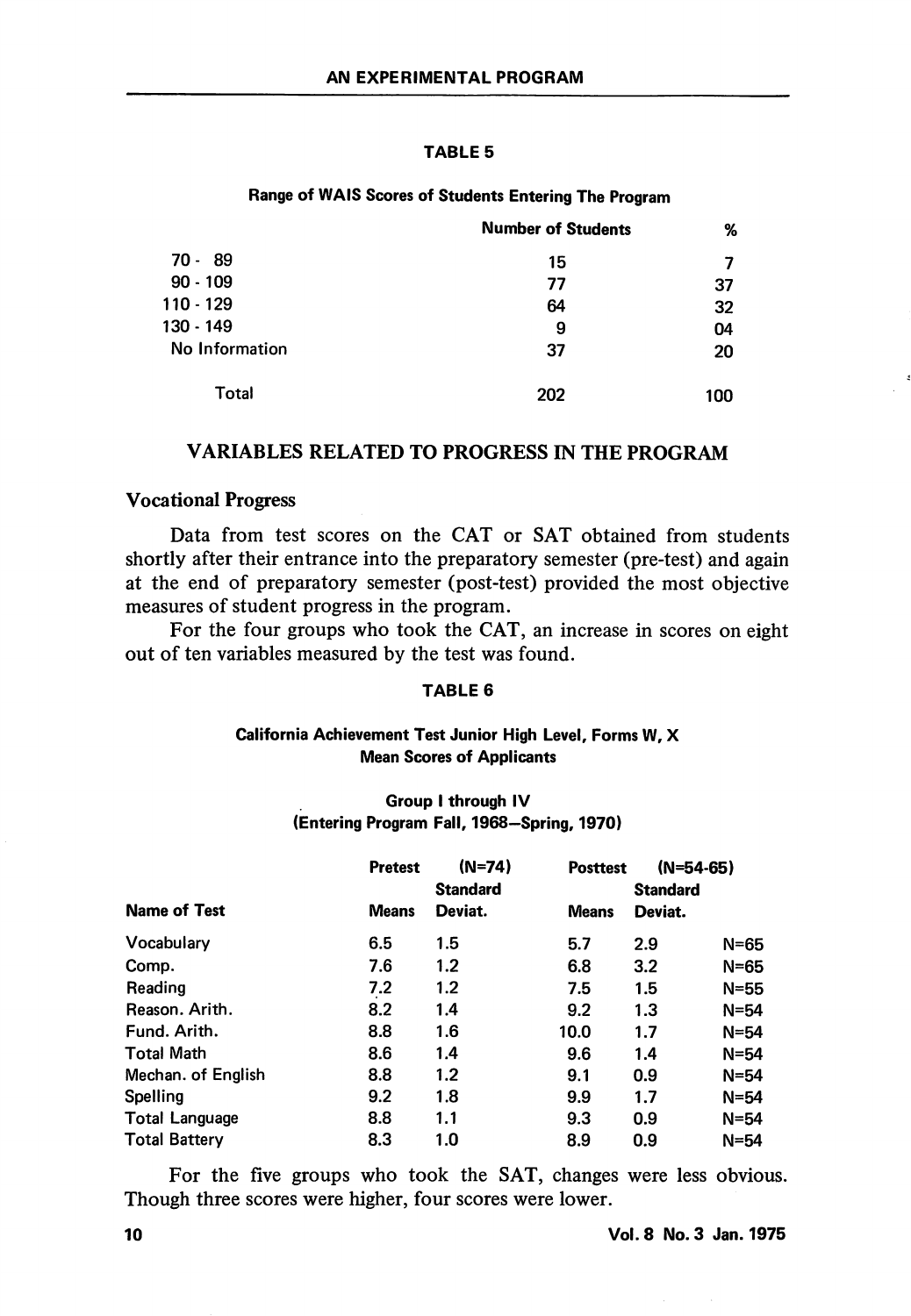#### TABLE 7

## Stanford Achievement Test Intermediate Level I, Forms W, X

# Groups V through IX (Entering Program Fall, 1970—Fall, 1972)

|                          | <b>Pretest</b> |         | <b>Posttest</b> | $(N=90-78)$<br><b>Standard</b> |          |
|--------------------------|----------------|---------|-----------------|--------------------------------|----------|
| <b>Name of Test</b>      | <b>Means</b>   | Deviat. | <b>Means</b>    | Deviat.                        |          |
| <b>Word Meaning</b>      | 4.4            | 1.0     | 3.7             | 1.7                            | N=90     |
| Paragraph Meaning        | 4.3            | 1.2     | 3.9             | 1.8                            | $N = 79$ |
| Spelling                 | 7.0            | 1.6     | 6.9             | 1.7                            | $N = 79$ |
| <b>Word Study Skills</b> | 3.2            | 1.3     | 3.1             | 12                             | $N = 79$ |
| Language                 | 4.9            | 1.7     | 5.0             | 1.5                            | $N = 79$ |
| Arith. Computation       | 6.8            | 1.7     | 7.1             | 1.6                            | $N = 79$ |
| <b>Arith. Concepts</b>   | 5.6            | 1.3     | 5.8             | 1.3                            | N=79     |
| Arith. Application       | 5.4            | 1.5     | 5.1             | 1.6                            | N=79     |
| <b>Social Studies</b>    | 5.7            | 1.4     | 5.2             | 1.3                            | $N = 78$ |
| Science                  | 4.6            | 1.3     | 4.6             | 1.2                            | N=78     |

The difference in test scores may have been due to the fact that these tests measured at different levels.

# Vocational Choice:

Counseling and progress during the program appear to result in more realistic job plans for most students.

## TABLE 8

# Comparison of Vocational Interests Shown By Students Prior To Program Entrance With Program Of Studies Actually Entered At The End Of The Preparatory Semester

|                                       | <b>Interest</b>        |       | <b>Students Entered</b>           |       |  |
|---------------------------------------|------------------------|-------|-----------------------------------|-------|--|
|                                       | <b>Before Entering</b> |       | <b>After Preparatory Semester</b> |       |  |
|                                       | <b>Number</b>          | %     | <b>Number</b>                     | %     |  |
| No Indication                         | 25                     | 12.4  | 0                                 | 0     |  |
| <b>Allied Health</b>                  | 5                      | 2.5   | 6                                 | 3.0   |  |
| <b>Business</b>                       | 73                     | 36.1  | 51                                | 25.2  |  |
| <b>Education &amp; Public Service</b> | 0                      | 0     | 3                                 | 1.5   |  |
| English and Ind. Tech.                | 51                     | 25.2  | 28                                | 13.9  |  |
| <b>General Studies</b>                | 8                      | 4.0   | 4                                 | 2.0   |  |
| <b>Vocational Trades</b>              | 40                     | 19.8  | 51                                | 25.2  |  |
| Other                                 | N/A                    |       | 59                                | 29.2  |  |
| Total                                 | 202                    | 100.0 | 202                               | 100.0 |  |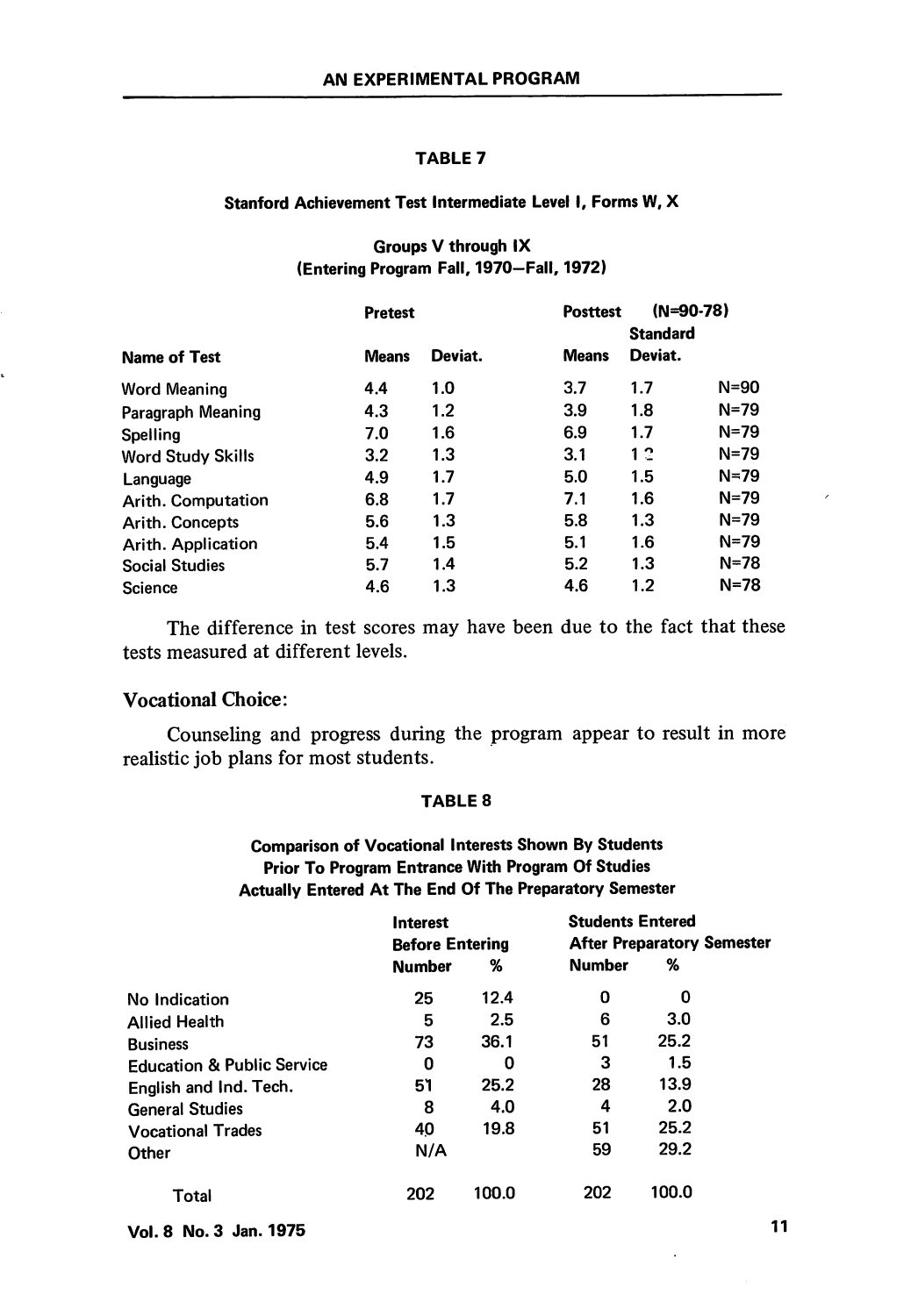## VARIABLES RELATED TO OUTCOME

Out of the 202 students served, 55 completed their objectives, were transfered, were referred to other facilities or recommended for on-the-job training some time after their entrance into Delgado. Of the remaining 147 students, 42 received an associate degree, diploma, or certificate; 52 were terminated or terminated themselves because of adjustment problems; nine were married and 44 remained in training. Particular concern was paid to determining the types of adjustment problems encountered by the 52 students terminated. The most frequent reason for termination according to Table 9 was "educational adjustment" which was the student's inability to attend classes regularly, complete assignments, develop good study habits, manage his time wisely, seek tutoring when necessary, cooperate with staff, or follow rules and regulations. A student could terminate himself because of his inability to cope primarily with any or all of these factors.

#### TABLE 9

## Termination Variables of Applicants Who Attended Delgado Junior College

|                               | No. | %     |
|-------------------------------|-----|-------|
| <b>Educational Adjustment</b> | 16  | 30.8  |
| <b>Community Adjustment</b>   | 14  | 26.9  |
| <b>Academic Limitations</b>   | 11  | 21.1  |
| <b>Financial Difficulties</b> | 3   | 5.8   |
| Other                         | 8   | 15.4  |
| Total                         | 52  | 100.0 |

#### Follow-up Data:

Forty-nine students provided usable data on their status after leaving Delgado by completing a follow-up questionnaire. This represented 37 per cent of responses from the 101 students who were sent this instrument.

About seven out of ten students were working either full or part time and two out three were working full time.

Though trades and business were most frequently mentioned, graduates were working in a large number of different fields. Examples of positions in which graduates reported working at were: purchasing order clerk, sorter clerk, bookkeeper, postal clerk, accounting, key punch operator, typist, bank clerk, apartment manager, computer programmer, wireman, paint and body worker, welder, carpenter's helper, forklift operator, plumber, cement finisher, press room helper, architect, actor, commercial artist, prostheticsorthotics repairman, chef, and draftsman.

Some graduates were studying for such endeavors as the ministry,